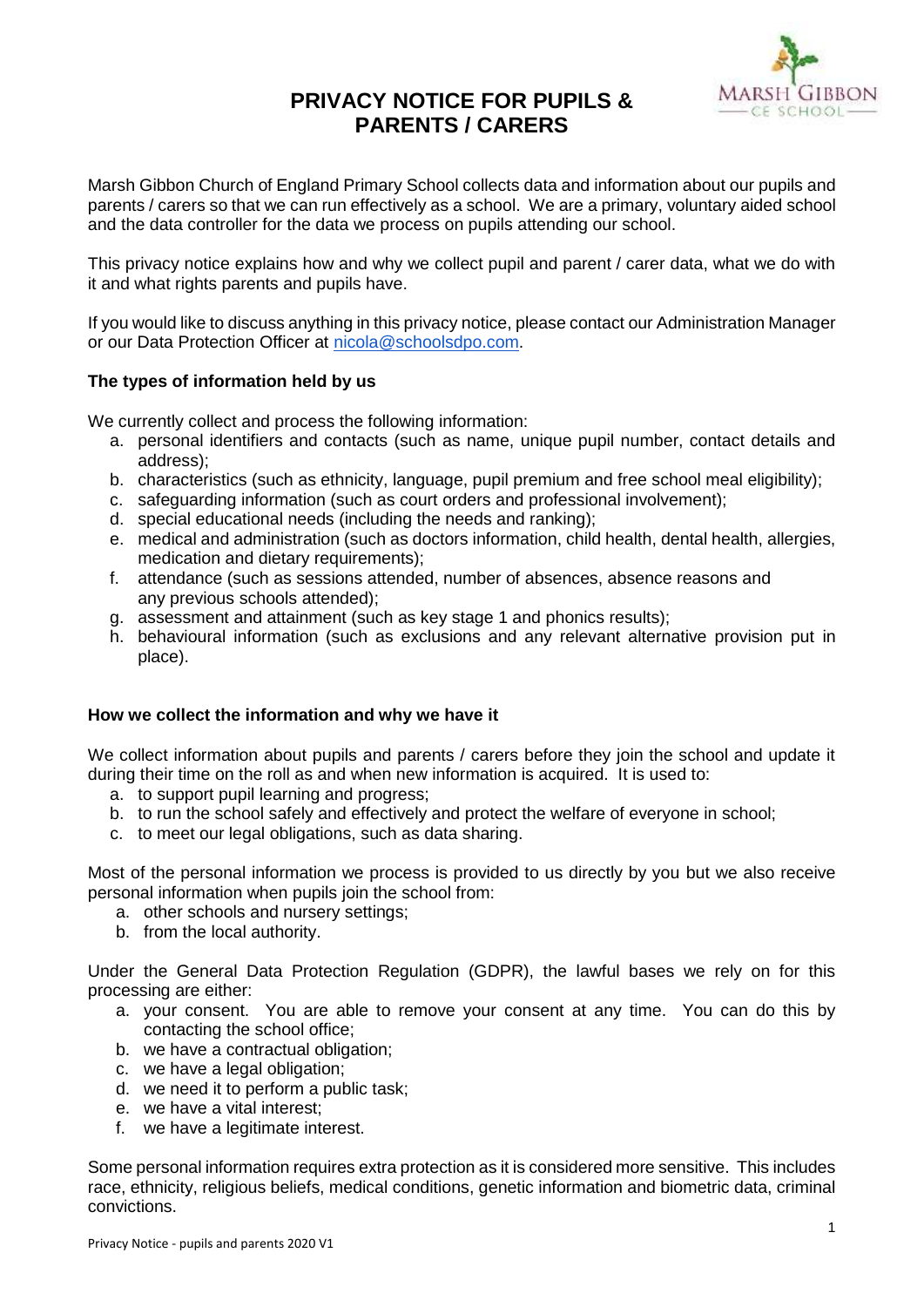If we are processing special category data, our lawful bases will also include one of the following:

- a. we have explicit consent;
- b. to meet our obligations as a controller or those of data subjects;
- c. to meet our public interest task of keeping pupils safe.

### **What we do with the information**

We use the information you have given us to:

- support pupil learning
- monitor and report on pupil progress
- provide appropriate pastoral care
- assess the quality of our services
- comply with the law regarding data sharing
- protect the welfare of pupils and others in the school
- run the school safely and effectively
- promote the school, including taking photographic images
- communicate with parents / carers.

We may share this information with:

- schools that pupils attend after leaving us
- our local authority, Buckinghamshire County Council
- the Department for Education (DfE) (statutory data collections)
- school governors / trustees
- companies providing services to the school, e.g. catering, photography, communication services.

From time to time, we may also share pupil information with other third parties including the following:

- the Police and law enforcement agencies
- NHS health professionals including the school nurse
- Educational psychologists
- Education Welfare Officers
- Courts, if ordered to do so
- Prevent teams in accordance with the Prevent Duty on schools.

In the event that we share personal data about pupils with third parties, we will provide the minimum amount of personal data necessary to fulfil the purpose for which we are required to share the data.

#### **How we store your information**

A significant amount of personal data is stored electronically, for example, on our MIS (management information system) database and curriculum network. Some information may also be stored in hard copy format in lockable filing cabinets.

We hold pupil and parent / carers' data in line with our retention schedule which is available from the school office.

#### **Your data protection rights**

Under data protection law parents / carers and pupils have the right to request access to information about them that we hold (a subject access request).

To make a request for your personal information or to be given access to your child's educational record, please contact the school office or our data protection officer (see contact details at the start